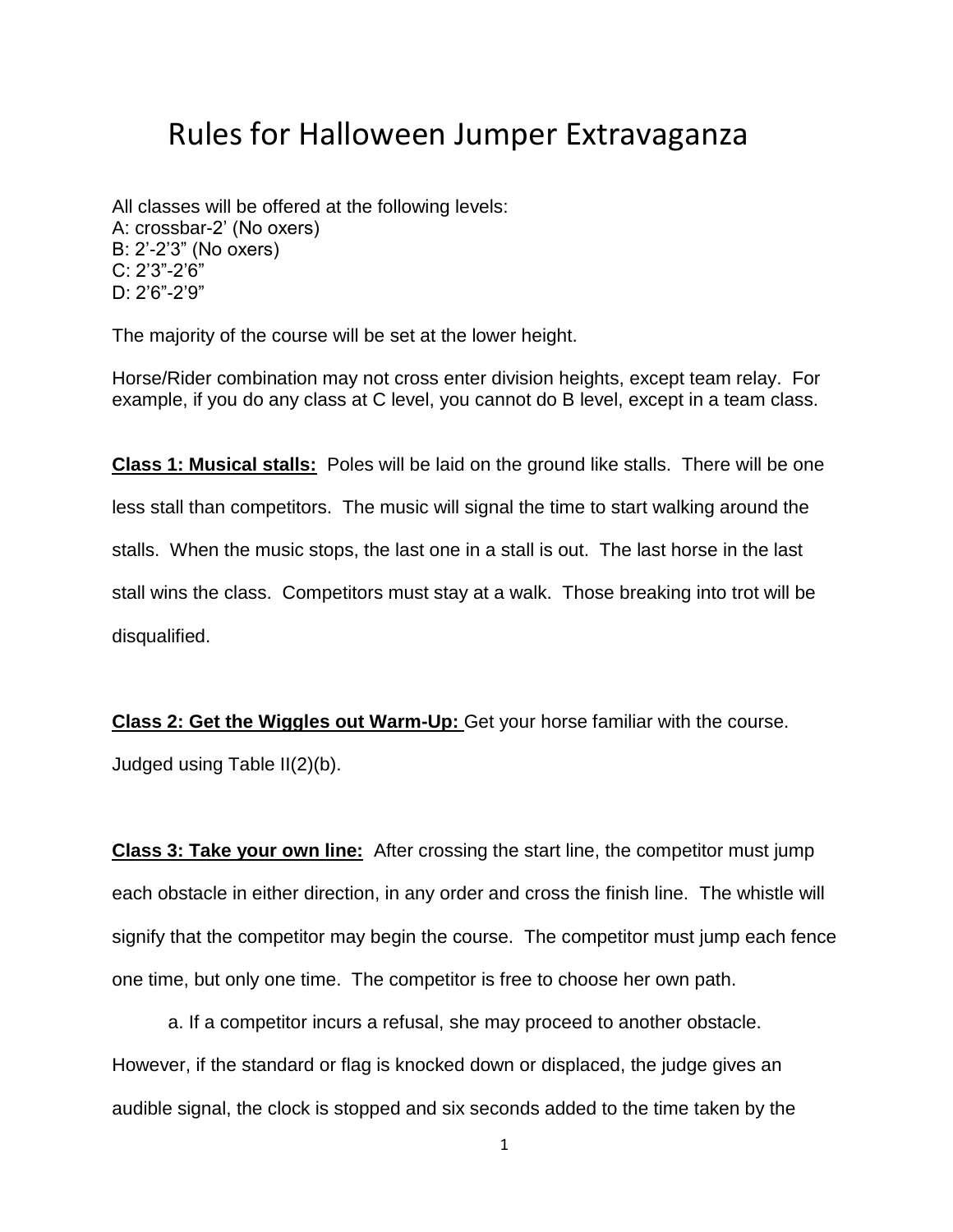competitor to complete her round. The time is restarted at the moment when the horse leaves the ground at its next obstacle. Upon signal to proceed, the competitor may continue his round, re-attempting the obstacle refused or any other obstacle on the course not previously jumped.

b. A first refusal is penalized only by time. The second refusal incurs elimination.

**Class 4: Fault and Out:** The competitor's round finishes with the first fault incurred (Stop or Rail). Points are awarded instead of faults, two points being awarded for each obstacle jumped cleanly and one point for the obstacle knocked down. The winner is the competitor who scores the greatest number of points. Time will decide in the event of equality of points. The whistle will signify that the competitor may start the course. The time starts when the horse crosses between the start gates and stops upon the first fault or the time allowed being reached.

a. If the fixed time is reached at the moment when the horse is already taking off, this obstacle counts whether it is knocked down or not. If a fall or disobedience occurs after landing, the horse is scored as though the fault had occurred at the next obstacle. When the penalty of elimination is incurred, the competitor is credited with obstacles cleared.

b. When an obstacle is knocked down or the Time Allowed has been reached, a signal is sounded. The competitor must then jump the next obstacle and the clock is stopped at the moment the horse's forefeet touch the ground. No points are scored for obstacles jumped after the signal has been sounded.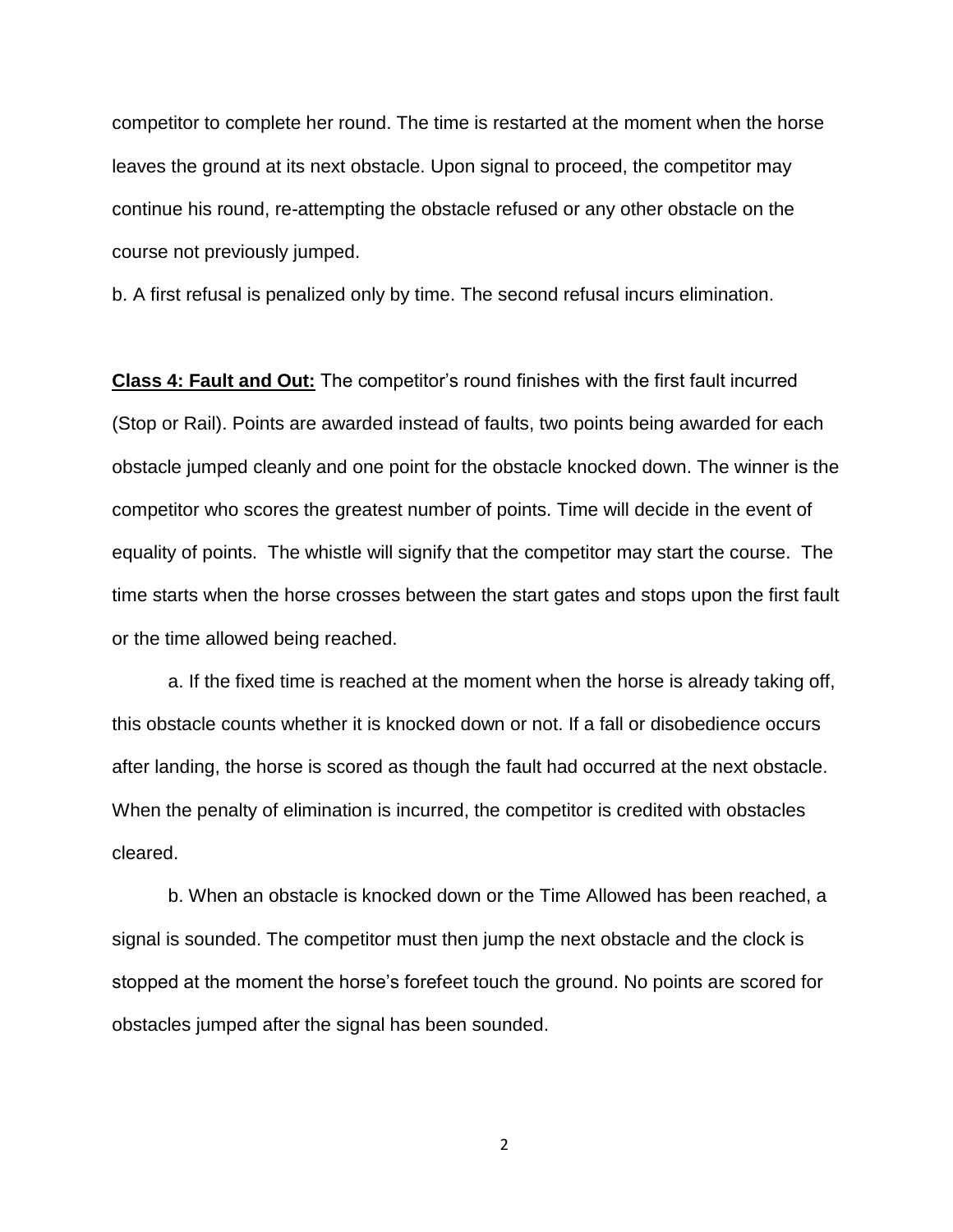c. When a fault constitutes a disobedience or fall, or when the competitor is eliminated or does not jump the obstacle at which the clock should have been stopped, the signal is sounded, and the competitor is placed last of those gaining an equal number of points.

d. The time allowed is 60 seconds. If the competitor has jumped all the obstacles before the expiration of the Time Allowed, he starts around the course again but is not required to go back through the start markers.

**Class 5: Team Relay:** Teams of 4 compete at same height. Each team member must complete the course, then hand the baton to the next team member. The time starts with the blow of the whistle and completes when the last team member crosses the finish line. If the baton is dropped, the passing rider has to get off their horse, remount and then pass the baton.

**Class 6: Gambler's Choice:** Each obstacle carries from 10 to 100 points according to its difficulty. The obstacles may be jumped in both directions. The competitor is credited with the number of points carried by each obstacle that she has jumped correctly. No points are awarded for an obstacle knocked down. Each competitor has 90 seconds to jump all the obstacles she wishes in any order and in any direction. She may cross the starting line in either direction. The whistle declares the end of the round. The competitor must then cross the finishing line in one direction or the other to allow her time to be recorded. If she does not cross the finishing line, she is placed last of the competitors with the same number of points.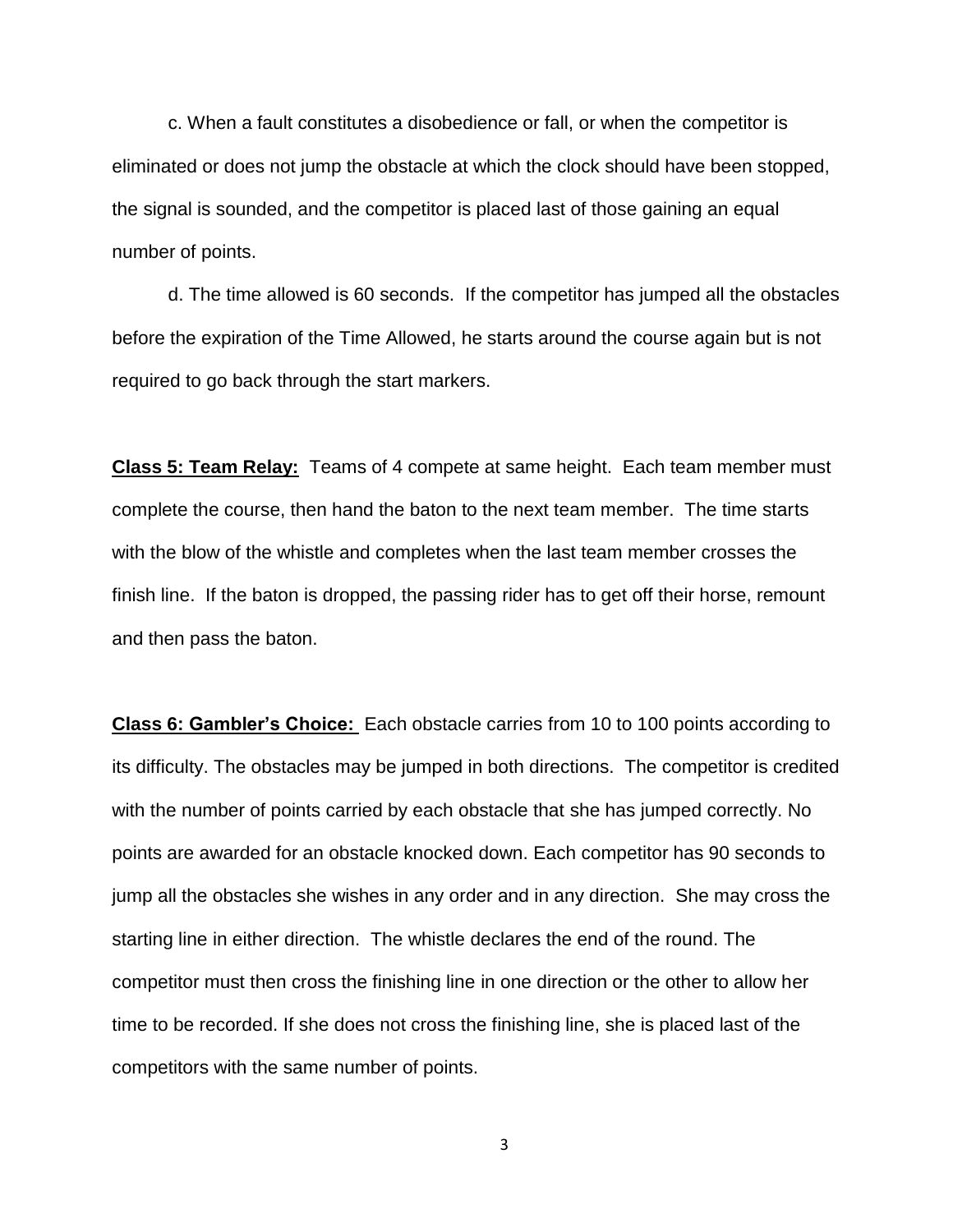If the fixed time is reached at the moment when the horse is already taking off (front hooves off the ground), this obstacle counts if it is correctly jumped. Any obstacle knocked down during a round will not be rebuilt; if it is jumped again, no points will be credited to the competitor. The same applies for knocking down an obstacle in disobedience or for displacing a lower part positioned in the same vertical plane. In the case of a disobedience without a knock-down, the competitor may jump that obstacle or continue to the next obstacle. Each obstacle may be jumped twice. The act, voluntarily or not, of jumping an obstacle for the third time or of passing between the flags of an obstacle for the third time or of passing between the flags of an obstacle already knocked down does not incur elimination. However, the competitor does not score the points allotted to this obstacle. All disobediences are penalized by the time lost by the competitor. The competitor must stop after a fall. Nevertheless she is placed according to the points obtained up to the moment of her fall disregarding the time. At the completion of the round, the competitor's points will be added up and announced the competitor. The competitor then has 30 seconds to decide whether to jump the Joker fence or keep the points earned. The Joker may only be attempted once. If the

competitor chooses to jump the Joker and clears it, the competitor will receive 200 points. If the competitor has a disobedience or rail, she will lose 200 points from her first-round score. The competitor who has obtained the highest number of points will be declared the winner. In the event of equality of points, the fastest time taken between the starting line and the finishing line will decide.